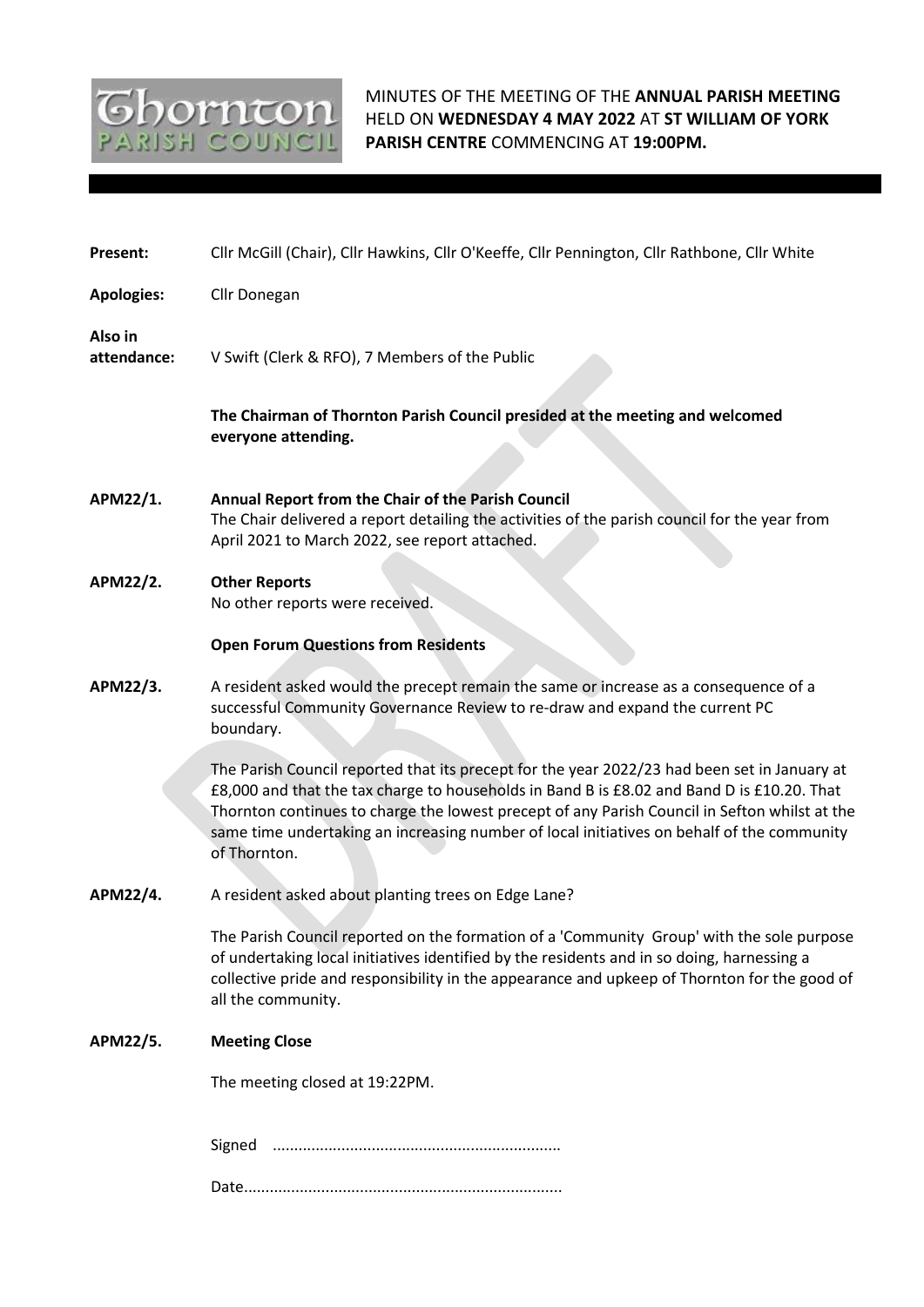## **2022-21 Chairman's Annual Report**

## **Thornton Parish Council Community Actions.**

- Annual Remembrance Day Service
- Annual Christmas lights switch on and evening event
- Monthly Litter Picks
- Periodic gardening / planting activity, helped by local residents
- Clearing up "Grot Spots" identified by residents
- Link with local churches and organisations such as Scouts, Lions, Round Table, Rotary Club
- Link with Green Sefton, relating to the coming rejuvenation of the Runnells Lane Park, aka Lydiate Lane Park, in Masefield Rd and the Queen's Platinum Jubilee Initiative to plant a Tree – The Green Canopy. 50 tree saplings have been given away to residents
- We have signed up to the Queen's Platinum Jubilee lighting of a Beacon – we will be erecting a temporary beacon for the occasion, near Brooms Cross Road.
- Acted on behalf of local residents in gathering support for and raising objections to planning applications, which were considered detrimental to the neighbourhood, its residents, the environment and local wildlife etc. We were recently successful in the Planning rejection of the 5G Mast proposed for the village green. And Forefield school.
- Make representations to the Highways Department, Police and Sefton Council regarding traffic problems -